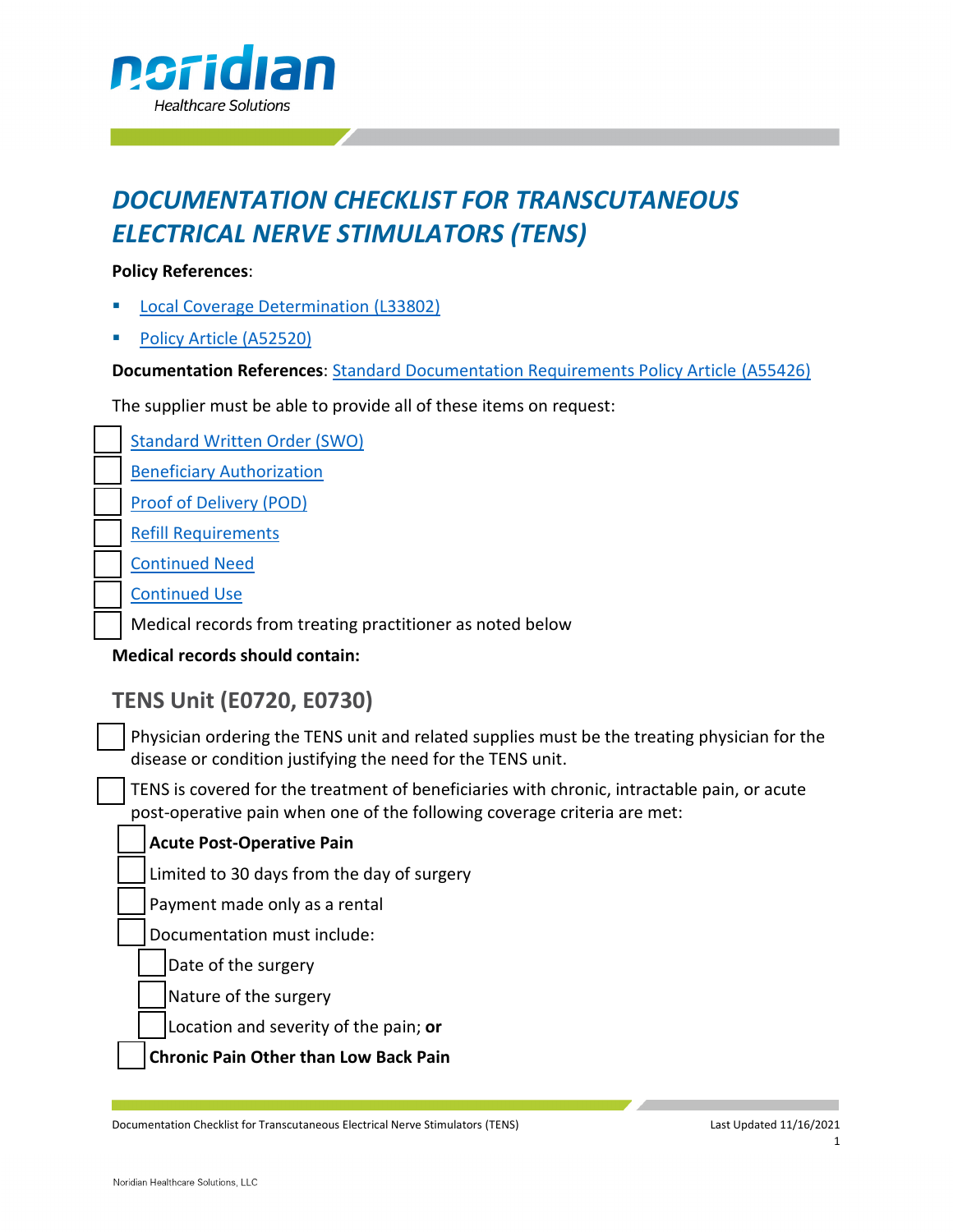

|  | Presumed etiology of the pain must be a type that is accepted as responding to TENS<br>therapy; and                                                                                                 |
|--|-----------------------------------------------------------------------------------------------------------------------------------------------------------------------------------------------------|
|  | Pain must have been present for at least three months; and                                                                                                                                          |
|  | Other appropriate treatment modalities must have been tried and failed.                                                                                                                             |
|  | Information in the medical record must describe:                                                                                                                                                    |
|  | Location of the pain                                                                                                                                                                                |
|  | Severity of the pain                                                                                                                                                                                |
|  | Duration of time the beneficiary has had the pain (pain must be present for at least<br>three months)                                                                                               |
|  | Presumed etiology of the pain                                                                                                                                                                       |
|  | Prior treatment and results of that treatment                                                                                                                                                       |
|  | Reevaluation of the beneficiary at the end of the trial period indicating how often the<br>beneficiary used the TENS unit, typical duration of use each time, results<br>(effectiveness of therapy) |
|  | <b>Chronic Low Back Pain (CLBP)</b>                                                                                                                                                                 |
|  | TENS therapy for Chronic Low Back Pain (CLBP) will be denied as not reasonable and<br>necessary.                                                                                                    |

## **General Requirements for Chronic Pain**

Must be used on a trial basis for a minimum of 30 days, but not to exceed two months:

Trial period will be paid as a rental; **and**

Trial period must be monitored by the physician to determine the effectiveness of the TENS unit in modulating the pain.

For coverage as a purchase, the physician must determine that the beneficiary is likely to derive significant therapeutic benefit from continuous use over a long period of time.

If ordered for use with four leads, the medical record must document why two leads are insufficient to meet the beneficiary's needs.

## **General Requirements for CLBP**

If ordered for use with four leads, the medical record must document why two leads are insufficient to meet the beneficiaries needs.

Documentation Checklist for Transcutaneous Electrical Nerve Stimulators (TENS) Last Updated 11/16/2021